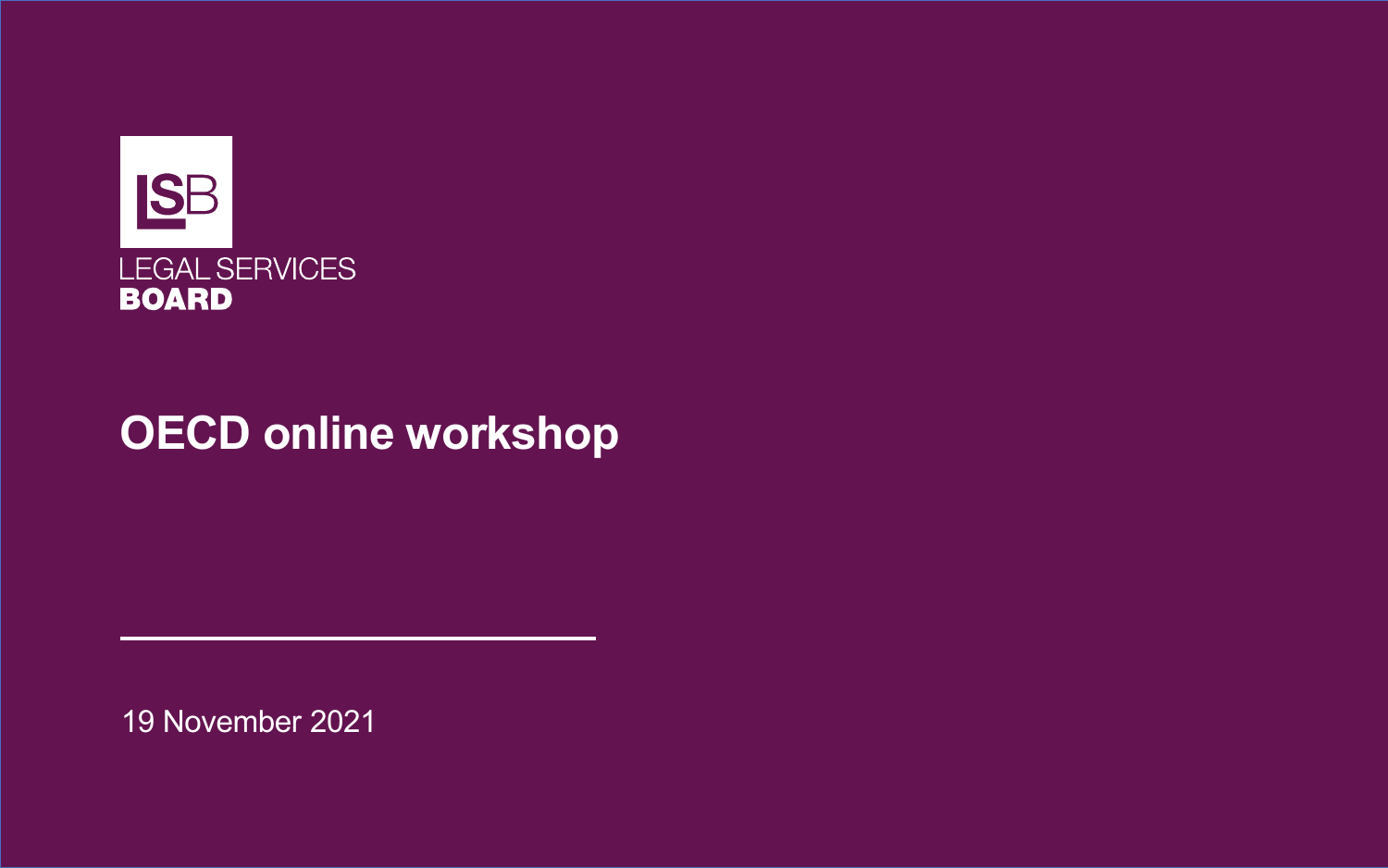## Four observations

- **Importance of national competition authorities**
- **The Legal Services Act is a journey which continues**
- **Independent regulation and competition**
- **Law is more than a market**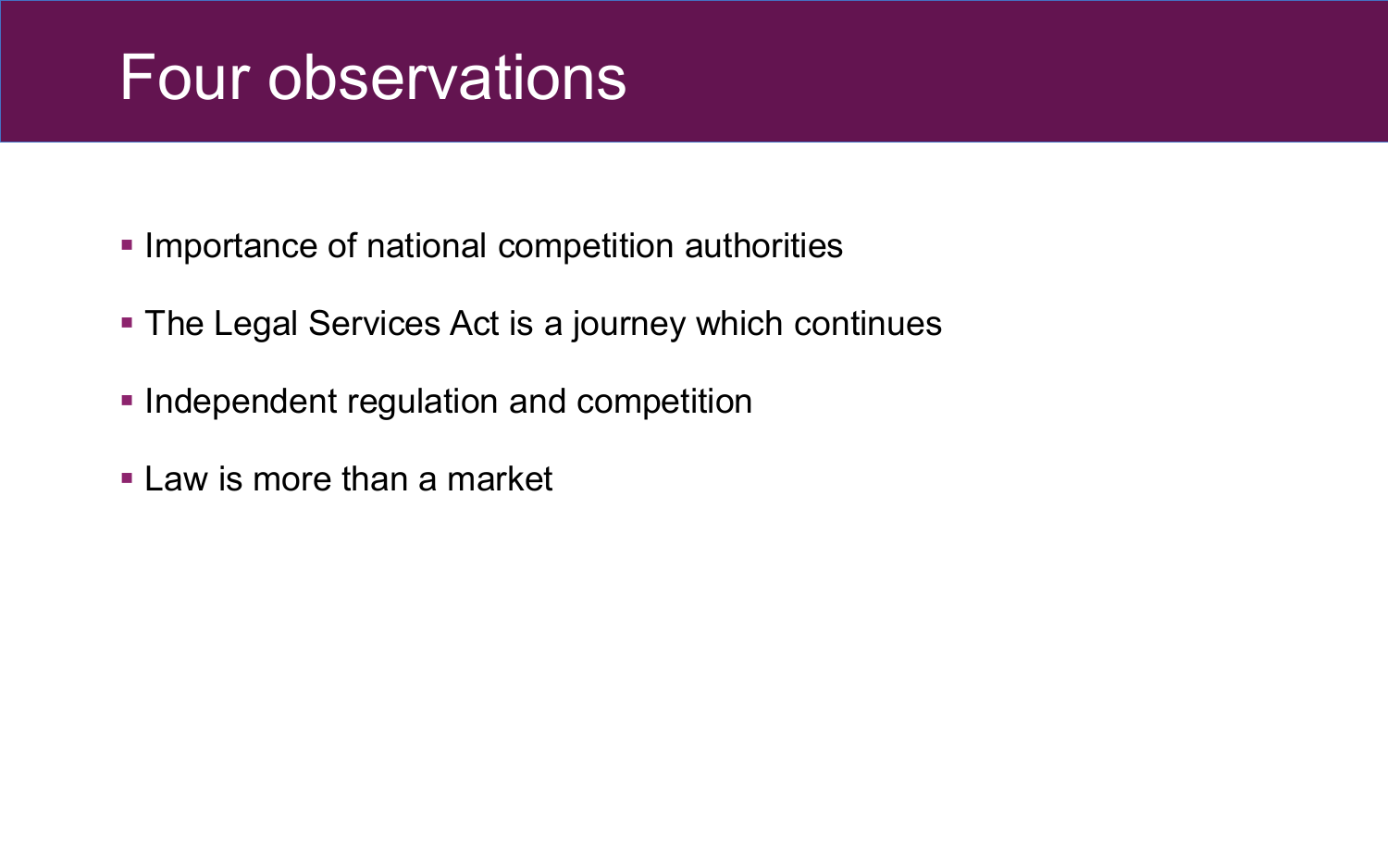# Choosing legal businesses



Used price comparison or customer review website

Source: Legal Services Consumer Panel, Annual Tracker Surveys 2012-2021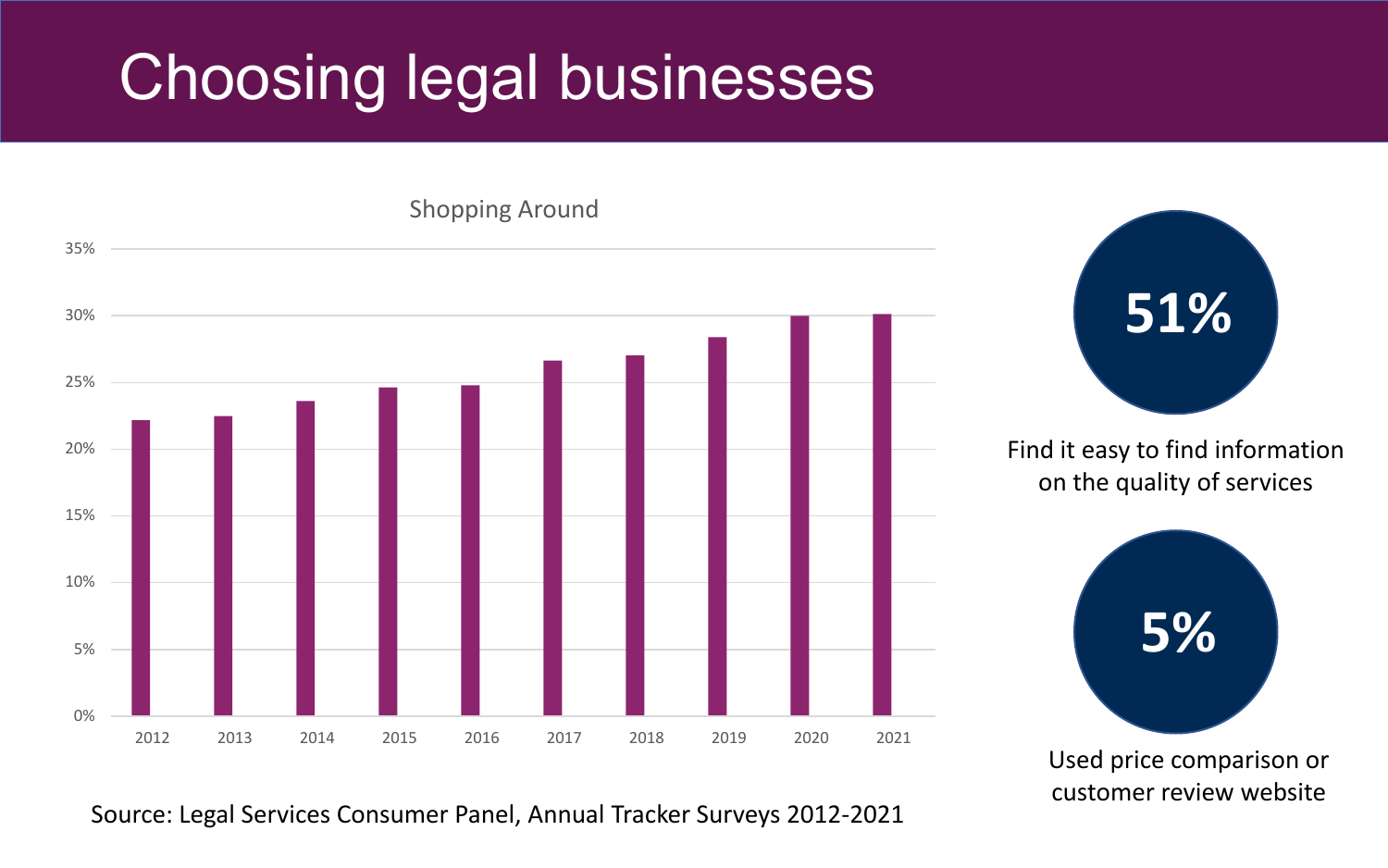### What it's like choosing legal services



"I think that the combination of my own inexperience in the field, a potential lack of understanding of jargon being used and needing trust in their complete professionalism and formality would make it one of the most challenging service providers I could select."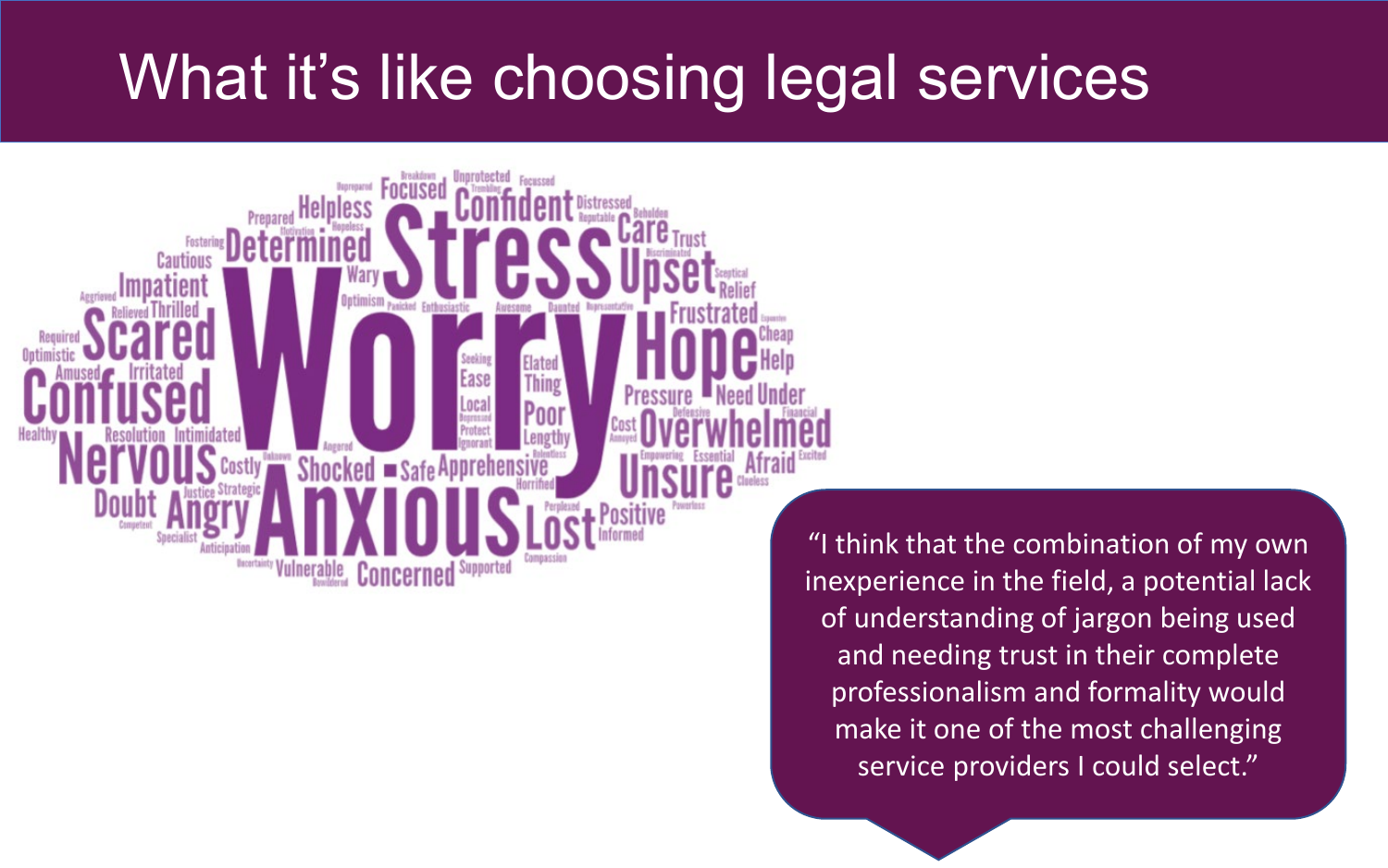#### What quality means to consumers